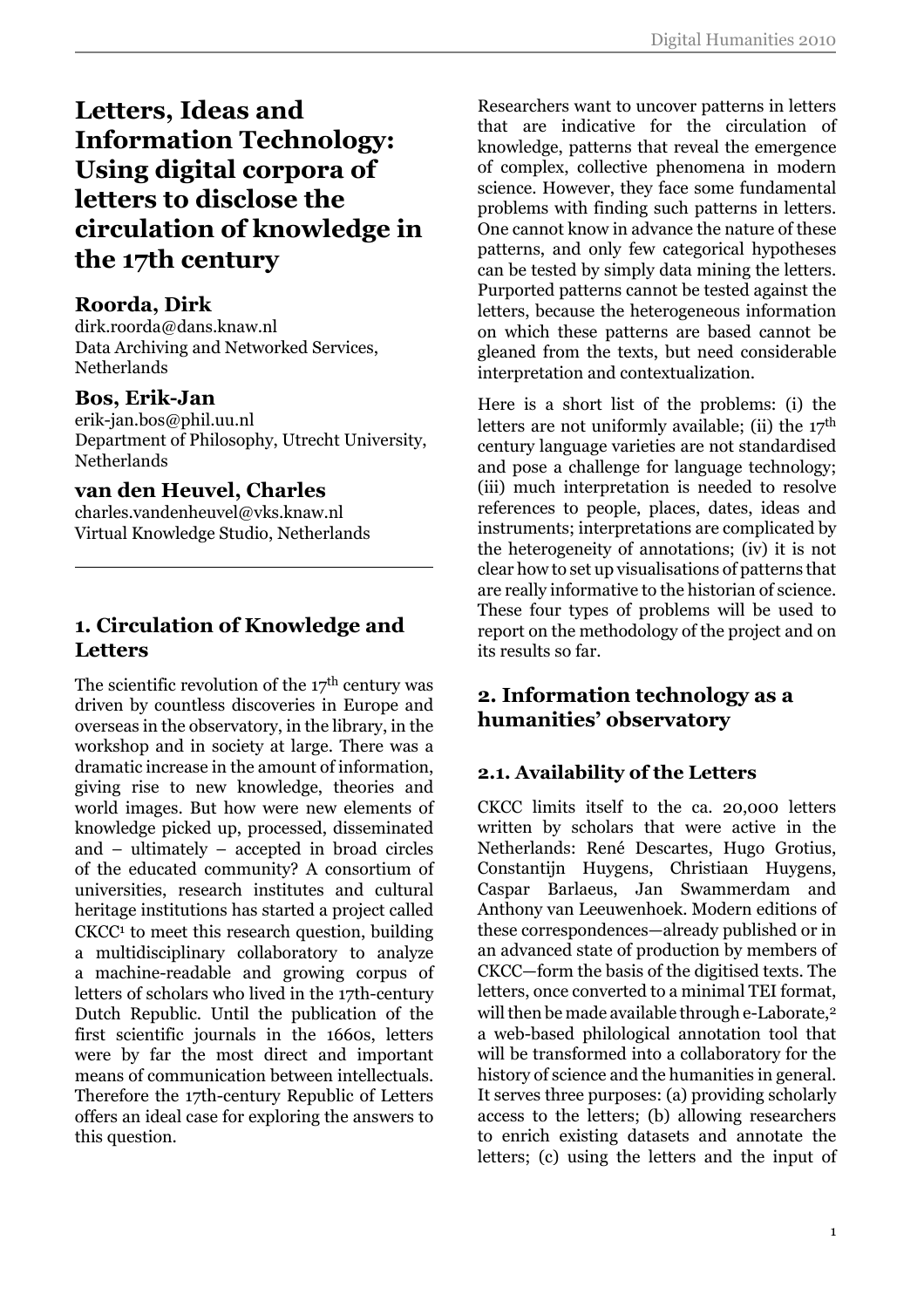researchers to visualise patterns meaningful for the circulation of knowledge.

### **2.2. Use of other datasets**

We will incorporate a particular database of (meta)data, the *Catalogus Epistularum Neerlandaricum* (CEN), or the Catalogue of letters in Dutch repositories. It is a relatively old database, already available via Telnet in the early 1990s, before the world wide web came into being.

CEN is an exhaustive database of letters in the collections of five Dutch university libraries, the Royal Library, and four other important libraries. It contains more than 265,000 descriptions of approximately 1,000,000 letters, dating from 1600 until the present day (of which ca. 100,000 from the  $17<sup>th</sup>$  century). It supplies the following metadata: sender, recipient, place of sending, year, language, repository and shelf mark.

The format in which this database will be made available to the project is to be negotiated with the owner, OCLC.<sup>3</sup>

Usage of this database will enable us to make assertions about the fraction of the selected letters with respect to the total body of letters. Moreover, it allows us to increase the density of the networks we are interested in, leading to unprecedented research opportunities.

# **2.3. Language technology**

In order to find meaningful patterns in social networks of scholars and in circulation of knowledge language technology is needed. For this, CKCC is cooperating with CLARIN.<sup>4</sup> The mission of CLARIN is to make language technology interoperable and to make linguistic resources accessible on a European infrastructure, so that all the arts and humanities can make use of it. The Netherlands pillar of CLARIN, CLARIN-NL,<sup>5</sup> has already obtained funding for constructing such infrastructure, and has issued a call for proposals for adding existing resources to this infrastructure and writing demonstrator services. Aided by expertise provided by CLARIN members, in particular by the University of Lancaster,6 CKCC is developing such a demonstrator. A proposal to this

end has been accepted by CLARIN-NL. The demonstrator, comprising the correspondences of Grotius, Const. Huygens and Descartes (ca. 15,000 letters in all), is planned to be completed by October 2010. It will perform a timesensitive keyword extraction, which can be visualised by means of a dynamic word cloud. As the source languages are  $17<sup>th</sup>$  century Dutch, French and Latin, one needs at least spelling normalisation and harmonisation of keywords across languages.

#### **2.4. Interpretation and Enrichment**

References to people, places and times are often implicit and can only be retrieved by studying contextual material or by using secondary sources. Named Entity Recognisers are helpful, but it is not possible to rely on technology alone. In order to get an accurate picture in sufficient resolution, interplay between manual work and automatic tools is needed. The collaboratory based on e-Laborate gives researchers the opportunity to collect their interpretations of the texts, compare them to others and to annotate them with their insights. Over time, the results of this hand/mind work might be automatically gathered and incorporated in enriched transcriptions of the texts.

#### **2.5. Visualisation**

By offering meaningful visualizations of the data, the CKCC will enable humanities researchers in a wider context to use the tools and the results yielded. Not only the relationships between corresponding authors will be made visible in time and space, but CKCC also aims at visualizing the dynamics of knowledge production by focusing on the emergence of themes in scholarly debates and social networks of 17<sup>th</sup> century natural philosophers.

The dynamic word clouds based on keyword extraction is just a first step. CKCC will subsequently explore several approaches of gathering and visualising meaningful patterns, which are deliberately different in nature. The first approach (a) is a sophistication of keyword extraction, and the second one (b) is based on associations in text. Both methods can be used to evaluate the results of each other.